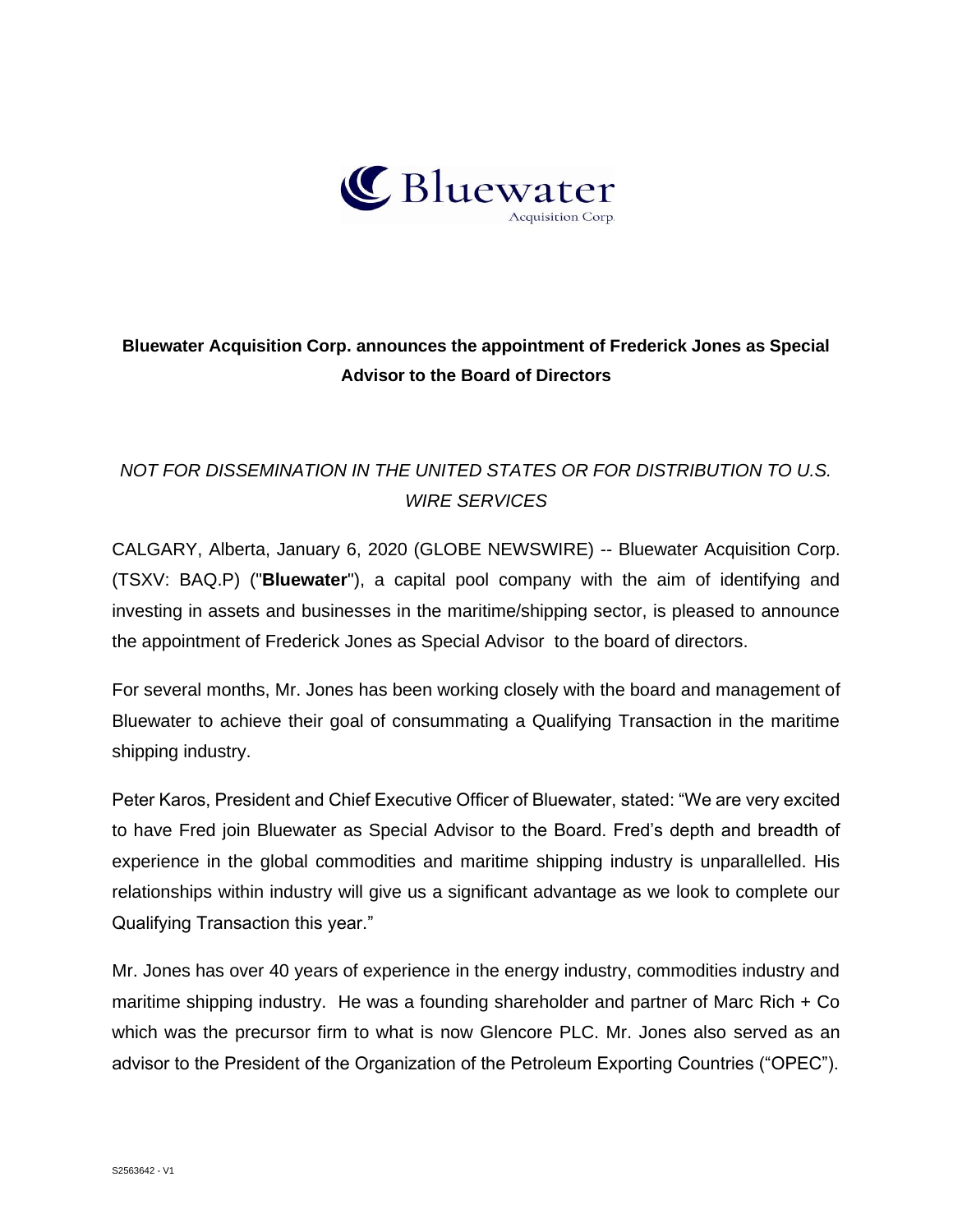Over his four decade career, Mr. Jones has developed projects and businesses in LPG marketing, coalbed methane extraction, hydroelectric power sector and natural gas sector . He has served as an officer in both publicly listed and privately-held companies.

Mr. Jones is the founder of Delfin LNG which is the first and only permitted floating LNG project in the US. Mr. Jones continues to serve on the board of directors of Delfin.

## **About Bluewater**

Bluewater is a newly-formed capital pool company created to identify and evaluate potential acquisitions of commercially viable businesses and assets in the maritime/shipping sector that have the potential to generate profits and add shareholder value. Except as specifically contemplated in Policy 2.4 of the TSXV, until the completion of a qualifying transaction, Bluewater will not carry on business, other than the identification and evaluation of businesses or assets with a view to completing a qualifying transaction. For more information please see **[www.bluewateracquisition.com](http://www.bluewateracquisition.com/)**.

## **Forward-looking Information**

This news release contains "forward-looking information" within the meaning of Canadian securities legislation. Forward-looking information is disclosure about future courses of action, events, and conditions, and in this particular case, relates to the proposed option grant to Mr. Backos. In connection with the forward-looking information, Bluewater made certain material assumptions. Furthermore, actual results may vary from the forward-looking information due to certain material risk factors. Certain of these risk factors are disclosed in Bluewater's long form prospectus dated August 14, 2018, a copy of which is filed on SEDAR at **[www.sedar.com](http://www.sedar.com/)**. Bluewater assumes no obligation to update or revise the forward-looking information in this news release unless it is required to do so under Canadian securities legislation.

*Neither the TSX Venture Exchange nor its Regulation Services Provider (as that term is defined in the policies of the TSX Venture Exchange) accepts responsibility for the adequacy or accuracy of this release.*